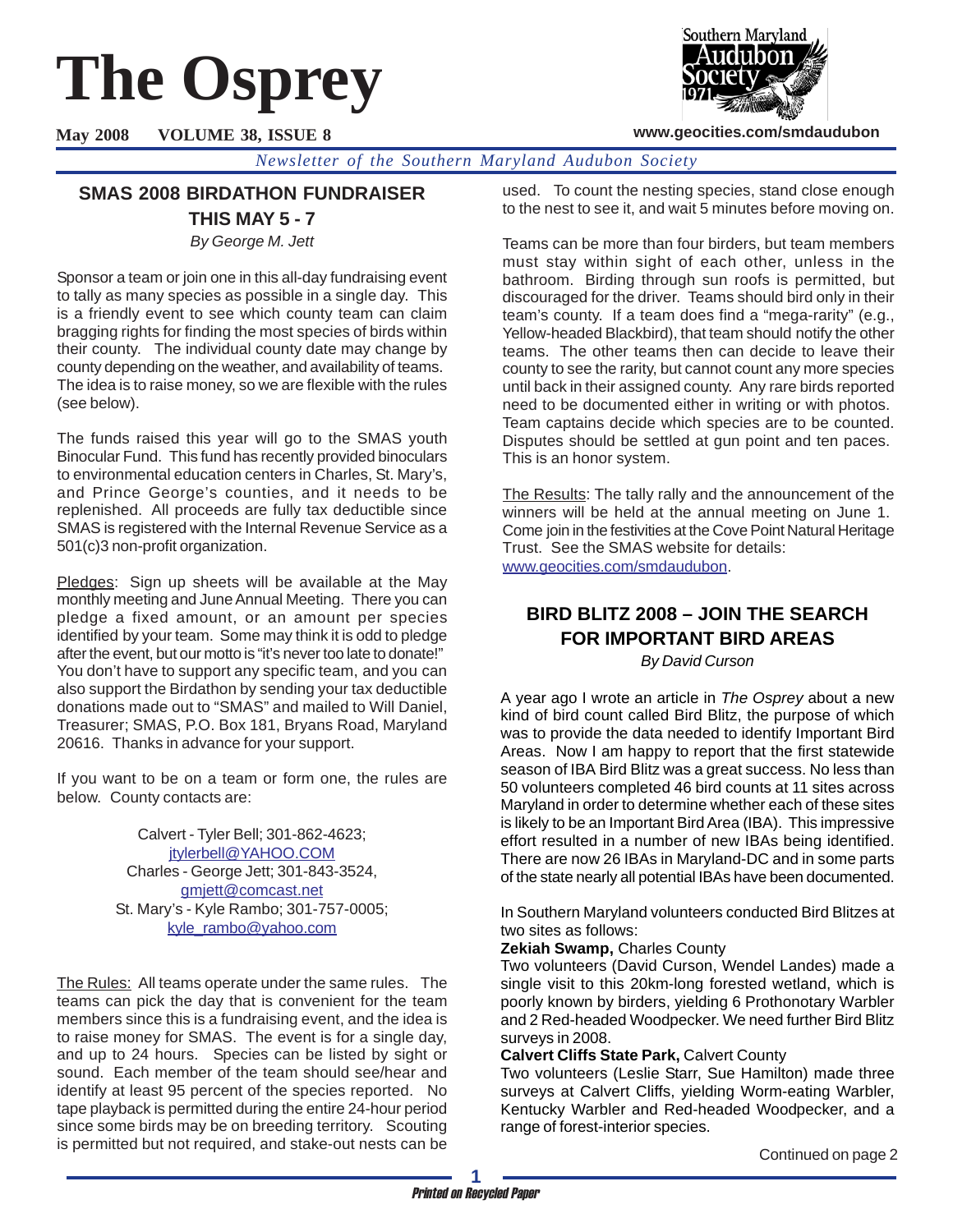However, there is still plenty of work to do. This bird-rich and heavily forested region of the state so far has just one IBA, Chapman Forest, yet there are several promising sites that will probably qualify as IBAs when more data on breeding birds have been collected. Among the highest priority sites for Bird Blitz coverage in 2008 are:

- Mattawoman Natural Environment Area/Myrtle Grove Wildlife Management Area, Charles County.
- Zekiah Swamp, Charles County.
- Forests in SW Charles County.
- St. Mary's River State Park, St. Mary's County.

There are other potential sites, but those listed above represent the largest areas of habitat known to support atrisk species such as Red-headed Woodpecker, Kentucky Warbler, Prothonotary Warbler, Whip-poor-will and Chuckwill's widow. For a full listing of at-risk species used in identifying IBAs see the IBA Criteria for site selection on the Maryland-DC IBA Program website at http:// mddc.audubon.org

The Bird Blitz method is designed to provide a minimum estimate of a species population at a site, based on a single visit. This method works because we identify Important Bird Areas by determining that the actual population of a particular species is greater than a threshold number given in the IBA criteria for site selection. The method involves walking a route through habitats where at-risk species are likely to be found, and mapping the locations of individuals of these birds on a large scale map. The way it works is this:

- 1. Birders select a site they know reasonably well and which they believe may qualify as an IBA.
- 2. They compile a list of bird species at risk from Table 2 of the IBA criteria that breed regularly at the site. These are the primary target species for the survey at this site.
- 3. They select a section of the site that can be covered in a morning and plan a route that covers as much as possible of the habitats where the primary target species occur.
- 4. They walk this route in the morning during the breeding season, tally individuals of primary target species on the Bird Blitz survey form and plot the locations of all individuals of these species on a large scale map. Also plot the route walked.

Please consider doing a Bird Blitz this summer at one of the sites listed above. The protocol is easy to follow and is unchanged from 2007. Bird Blitz instructions and survey forms, as well as IBA criteria are available at Audubon's website at http://mddc.audubon.org. For more information please contact Audubon MD-DC's Director of Bird Conservation, David Curson, at Audubon MD-DC, 2437 Eastern Avenue, Baltimore, MD 21224, or 410-558 2473.

# **A LUCKY SHOT**

The Clapper Rail, *Rallus longirostis*, is a secretive denizen of salt marshes all along the Atlantic coast from Connecticut southward. Although they can be fairly abundant, we rarely see them, as birds tend to stay hidden in the marsh grasses and rarely fly. Thus Matt Tillett, a member of the Chesapeake Audubon Society, was very lucky to get this shot while canoeing at Point Lookout State Park on March 26 this year. His photo below is of one of three Clapper Rails he saw on the trip.



Clapper Rail at Point Lookout on March 26, 2008, photographed by Matt Tillett. Matt made this photo with a Canon XTi, at 1/2000 sec, f5.6, with 400 mm focal length lens. Matt says this shot is entirely fortuitous, as he was unprepared for it. (To see it in color, go to this issue at www.geocities.com/smdaudubon.)

# **REPORTS FROM THE FIELD**

## **Jefferson Patterson Park & Museum, March 2, 2008, by Tyler Bell.**

The day started out just above freezing but by the end of the trip it had warmed to the upper 40s. Still, as the temperature went up, so did the wind speed thus negating any warming benefit. But, the sun was shining and the birds were fairly productive.

We met at the parking lot near the museum and as we waited for the last couple of people to arrive, we listened to House Finches and Northern Cardinals singing. There was a Northern Flicker calling nearby and some Blue Jays and American Crows sounding off.

Once we had a quorum, we drove down to the bluff overlooking the sea water intake for the Morgan State University's Estuarine Research Center. On the intake warning marker were Herring and Great Black-backed gulls. A few Ring-billed Gulls flew overhead to round out the gull tally for the day. Usually there is a large raft of mixed scaup and other waterfowl in this area. The scaup flock, which often numbers two to three thousand, was a mere 150 and they all seemed to be Greater Scaup. I scanned the flock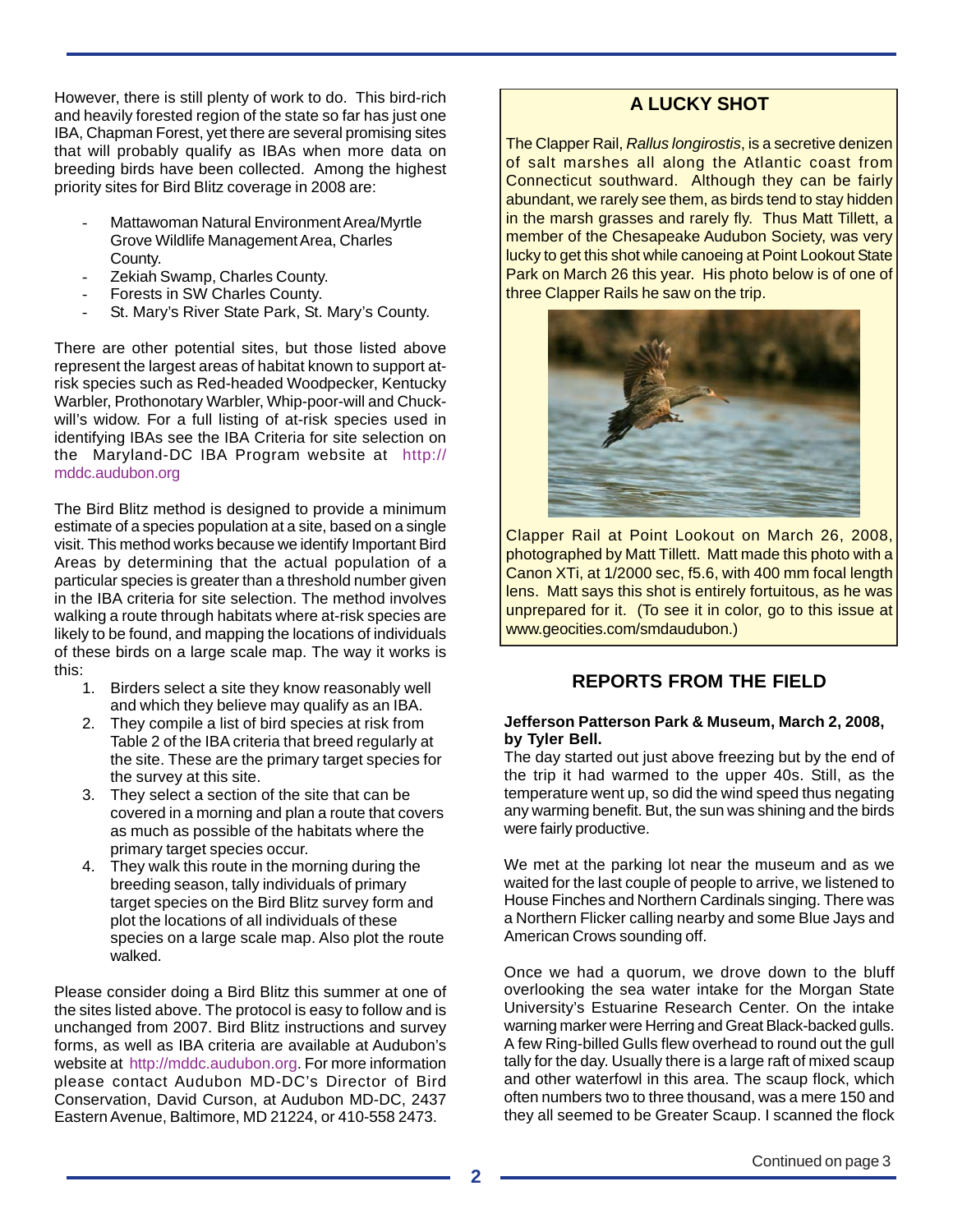and pulled out several White-winged Scoters which had been present on February16 for the Patuxent River waterfowl survey. It was nice that they decided to stick around. It was a life bird for at least one participant, which is always nice! Scattered amongst the group were also Buffleheads, Common Goldeneyes and a bit further out in the river were Long-tailed Ducks (Oldsquaw) and Horned Grebes.

We worked the hedge row along the gravel road and found a female Eastern Towhee, many White-throated Sparrows and Dark-eyed Juncos, and some Song Sparrows. There were a few Eastern Bluebirds out in the corn stubble and a couple Yellow-rumped Warblers very nearby eating poison ivy berries.

Next, we drove down along the gravel road on the northern edge of the park. The larger of the two ponds there is usually very productive for dabbling ducks but there were none at all. We did flush a Wilson's Snipe, which flew away in its odd erratic flight. We picked up a few more sparrow species here including Field, Swamp and Fox (which was singing!).

On the way down to the water's edge, we flushed up a flock of birds from the edge of the road. Nobody was certain whether they were Savannah Sparrows or American Pipits and a scan of the fields produced neither. Both are usually fairly easily found here and the trip last year found a nice group of pipits. *C'est la vie*. Our consolation was a small group of Ruddy Ducks in the cove just to the north of the park. Usually there are several thousand of them in this area as counted on the waterfowl survey as well as a sizeable gathering of Tundra Swans but the rapidly approaching end of winter has already seen the departure of a number of waterfowl and they must have been among them.

Our final leg of the trip was a stomp through the woods on the Woodland Trail. As we dropped down the hill to the creek, we noticed substantial numbers of American Robins. This area is dense with hollies and the birds were gorging themselves. There were easily over a hundred. This is often a good place to look for thrushes but finding a Hermit Thrush among all of the flitting robins was a daunting task. However, several sharp eyed birders dug out a couple of Hermit Thrushes, the first being near the group of robins and the second further back along the trail near the southern edge of the park. The woodland walk turned out to be more of an exercise in fitness and not birding as the birds were scarce and the terrain steep. At the end of the trail, we found a cooperative female Ruby-crowned Kinglet.

One of the best birds seen by two participants was on the edge of the park. Most of us probably drove right under the Barred Owl that was perched near the entrance on Mackall Rd. The species tally ended up at 48. Not bad for 4 hours and considering we didn't find American Kestrel, which is regularly near the ponds, Red-tailed Hawk, or the Bald Eagles that nest just across the river at Sotterley. Hopefully a good time was had by all and we'll hope to see you back next year!<br>
Continued on page 4

**Friendship Landing Park, March 29, by George Jett**.

On a cold, blustery late March day, seventeen brave souls ventured into the woods at Friendship Farm Park. This park is one of Charles County's well-kept secrets. This park has been open for several years, has good parking facilities, has a fine trail system, several good viewing platforms, and a few trail benches, but gets little promotion from the county tourism office. The park is located at the end of Friendship Landing Road, and features an excellent trail that travels along the Nanjemoy Creek and adjacent wetlands, before it turns into a lovely wooded property. The sloping mixed hardwood and evergreen forest can be very productive during all four seasons, and is recommended for a morning trip year round.

Our four-hour foray produced exactly fifty species. The highlight for me was a pair of Barred Owls flying during the daylight hours, and close views of Cedar Waxwings. Barred Owls are not often seen since they are nocturnal, but can be coaxed out in March when this species is at the height of its breeding season. The Waxwings are always a treat since they seem surreal in their masked face over a soft brown head, followed by blue-gray, yellow, tan, and white plumage over the body. This species is accented with a bold yellow terminal tail band, and blood red wing edgings.

We had a good mix of a number of the major groups of birds. The mix included nine species of waterfowl, six species of raptor, five species of woodpecker, and a good blend of forest songbirds. The waterfowl included Green-winged Teal doing courtship activities, plus a small number of Black Duck and Wood Duck. Out in Nanjemoy Creek we found a few Common Loons, and a large raft of Lesser Scaup. We also found about a dozen Common Mergansers as we turned the corner of the creek, and headed into the marsh habitat. Also on the water was a single Bonaparte's Gull.

Of the six species of raptor, Osprey was the dominant species with nests on almost every flat surface. We also found two Bald Eagle nests along the way. Both Black and Turkey Vulture were present, as well as Red-shouldered and Redtailed Hawks.

At the edge of the creek we had our first migrant shorebirds of the season when keen eyes and ears found a few Greater Yellowlegs doing their "tu, tu, tuuew" flight song. One of our budding youth bird camp graduates took her hand at photographing these nervous critters.

Once inside the forest the wind was less problematic, and helped us locate a few more species. Good scope views of a female Pileated Woodpecker added to the excitement as we moved further into the woods. A distant Hairy Woodpecker did its courtship drumming, and a few Red-bellied Woodpeckers called out.

Songbirds were fairly well-represented with three migrant warbler species counted. Early arriving Yellow-throated and Pine Warblers were singing on territory, as well as migrant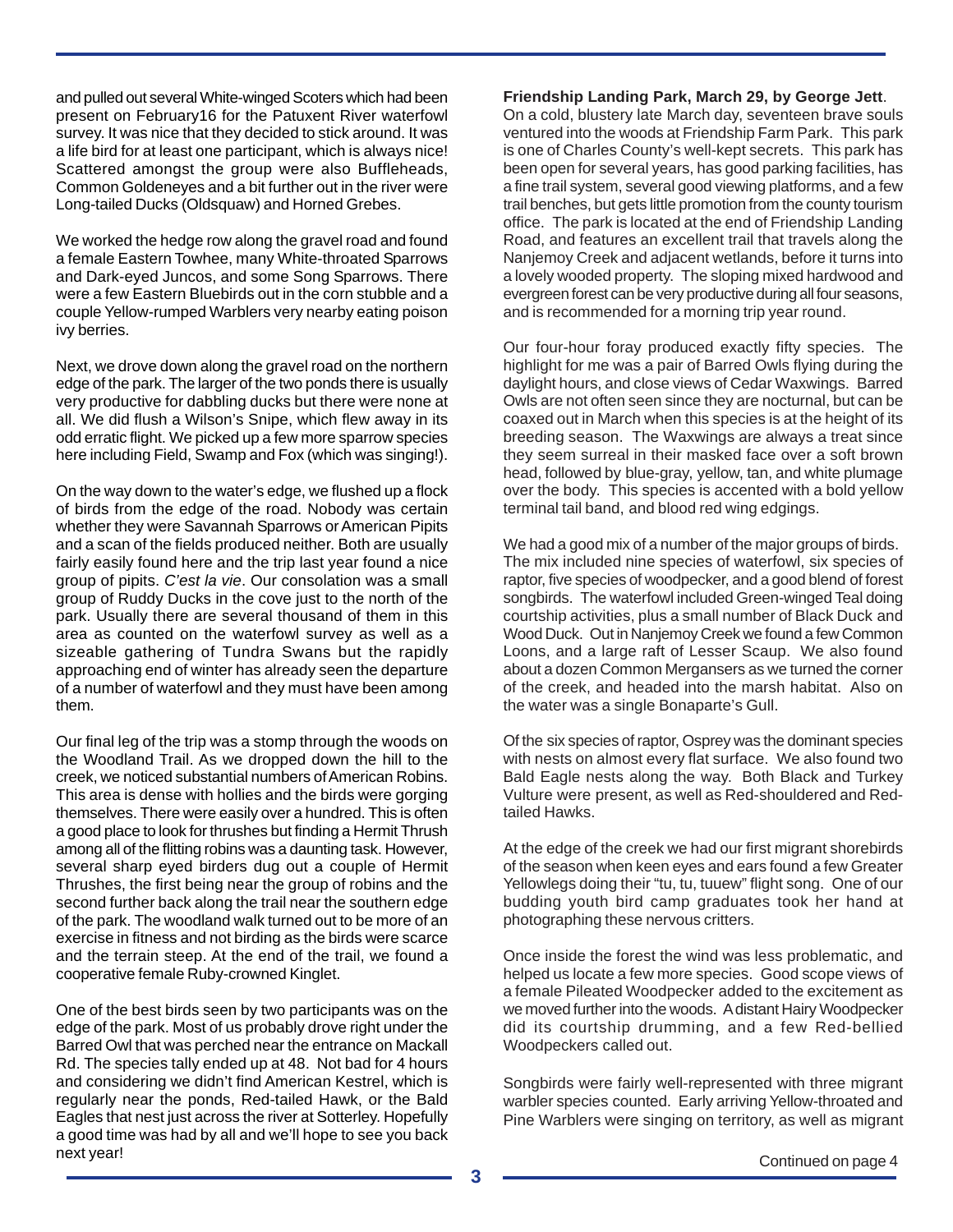Yellow-rumped (Myrtle) Warblers starting to head north to breed. Eastern Phoebe and both kinglet species eventually visited with us along the way. Our only thrush was a single shy Hermit Thrush that those in the front of the string of participants got to see. This is often the case when you have a chain of birders along a trail. Those in front often see the bird. It is best to bird by ear so you don't miss any species, but that takes lots of practice, and good sound memory skills. Sparrows were poorly represented with only Song, Swamp, White-throated, and Dark-eyed Junco being counted. Our blackbird count was a lowly two species with Red-winged Blackbird and Common Grackle tallied.

Not all on a trip see every species, and some species are usually only identified by sound (drumming of a single Hairy Woodpecker), but everyone had a good time despite the less than ideal weather. We hope some will return to enjoy this poorly-publicized park. It is well worth a few hours spent walking the trail, but don't forget your binoculars.

# **U.S. MOVES FORWARD WITH MASSIVE WAIVER OF ENVIRONMENTAL AND OTHER LAWS ON BORDER FENCE**

*STATEMENT OF JOHN FLICKER, PRESIDENT, NATIONAL AUDUBON SOCIETY*

*New York, NY, April 1, 2008 -*- "This is no April fool's joke, unfortunately it's real. The DHS decision to abandon U.S. laws to construct a border fence will jeopardize the economy, quality of life and beauty of south Texas. They are insisting that we close our eyes and minds to the risks to unique wildlife and ecosystems, as well as the communities that depend on them.

"The administration is effectively putting America on notice that it will ignore even the gravest concerns about the border wall. The DHS waiver is breathtaking in its scope. It waives nearly all legal requirements that would apply to anyone else. This decision will cost America dearly, especially when the benefits of the misguided border fence remain uncertain.

"The administration and Congress need to abandon this unprecedented and extreme course before it is too late."

#### *More Information*

Today, the Department of Homeland Security announced it was bypassing environmental and land-management laws to build hundreds of miles of border fence between the United States and Mexico.

Conservation groups have said the current design amounts to an impenetrable concrete wall that would prevent wildlife from migrating and fragment habitat. Among the 30-some laws being waived are the Endangered Species Act and the National Environmental Policy Act.

## **FOSTER PARENTS NEEDED**



Southern Maryland Audubon Society sponsors the banding of nestling birds of prey, or raptors, with serially numbered aluminum bands in cooperation with the Bird Banding Laboratory of the U. S. Department of the Interior, as part of our bird research and conservation activities in Southern Maryland. Limited numbers

of Osprey and Barn Owl nestlings become available each year for adoption. The gift of \$10 for an Osprey adoption, or of \$25 for a Barn Owl adoption, contributes to a special fund for the support of raptor research and raptor conservation projects. The foster parent receives:

- A certificate of adoption with the number of the U. S. Department of the Interior band, and the location and date of the banding.
- Information on the ecology and migration patterns of the species, photo of a fledgling, and any other information on whereabouts or fate of the bird that may be available.

Interested? Here's how to become a foster parent of an Osprey or a Barn Owl. Send \$10.00 for each Osprey, or \$25 for each Barn Owl to:

**Southern Maryland Audubon Society ATTN: Adoption Program 11350 Budds Creek Rd. Charlotte Hall, Maryland 20622**



| <b>ADOPT A RAPTOR</b>                                                  |  |  |  |  |  |  |
|------------------------------------------------------------------------|--|--|--|--|--|--|
| Name:                                                                  |  |  |  |  |  |  |
| Address:                                                               |  |  |  |  |  |  |
|                                                                        |  |  |  |  |  |  |
|                                                                        |  |  |  |  |  |  |
| I wish to adopt (check one):                                           |  |  |  |  |  |  |
| (number of) Osprey, \$10.00 each<br>(number of) Barn Owl, \$25.00 each |  |  |  |  |  |  |
| <b>Amount Enclosed:</b>                                                |  |  |  |  |  |  |
| (Make checks payable to:<br><b>Southern Maryland Audubon Society)</b>  |  |  |  |  |  |  |

— — — — — — — — — — —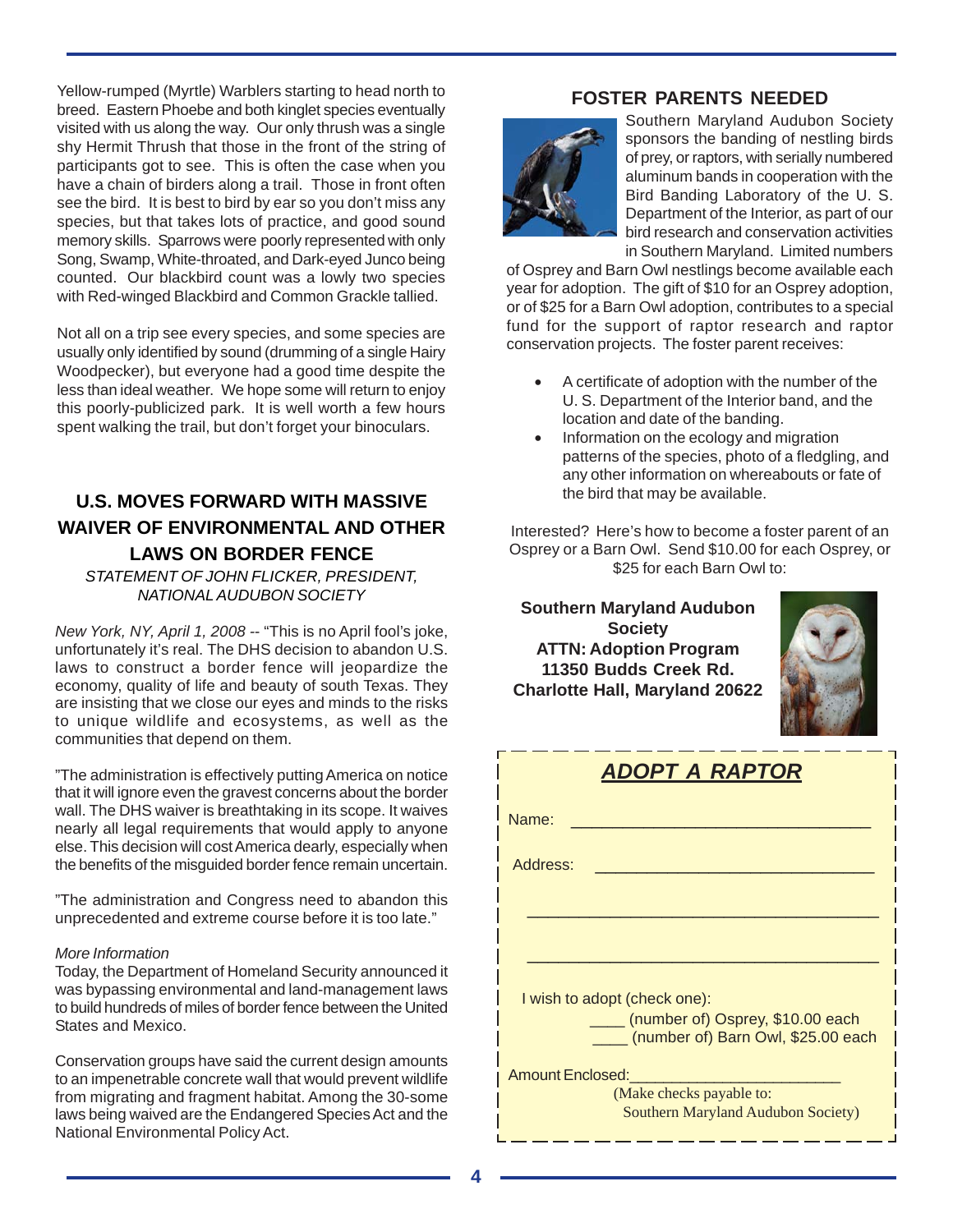# **NOMINATIONS WANTED**

Southern Maryland Audubon Society needs nominees to fill the positions of President, Vice-president, Treasurer, Secretary, and two Directors, on the ballot for elections at the annual meeting in June. We invite anyone interested in standing for election to any of these positions, or wishing to nominate anyone else, or just wanting more information to contact Bob Lukinic, Chair of the Nominating Committee, at 301-283-6317, or email rlukinic@peoplepc.com

## **WELCOME, NEW MEMBERS!**

Danny M. Fluhart, Waldorf Jacqueline Holland, Clinton Mary B. Hollinger, Huntingtown Madelyn P. Irish, La Plata Debi Koepper, Welcome Kim Nokleby, Tall Timbers Anthony Radspieler, St. Leonard Iantha Gantt Wright, Ft. Washington Events continued from page 6

the left and park in the grassy area next to the gate. Facilities, no fee.

May 17—18—**Saturday and Sunday**. **Overnight Field Trip.** Shorebirds and Horseshoe Crabs in Delaware. **Red Knots with Millie.** Leader: Millie Kriemelmeyer, 301-372- 8766, e-mail milliek@radix.net. This trip is timed for the full moon when peak horseshoe crab egg laying is expected. Come and see this annual event that attracts thousands of migrant shorebirds such as Red Knot, Ruddy Turnstone, etc. Early hotel reservations recommended. Please contact leader for trip details.

May 24—**Saturday**—7:30 AM to noon. **Field Trip.** Chapman State Park, Mount Aventine Area, Charles County. **Breeding Birds**. Leaders: Carol Ghebelian and Gwen Brewer. Contact Carol at 301-753-6754, Ghebelian@comcast.net. Fields, woods and marsh along the Potomac River can provide excellent breeding neotropical songbirds, and late migrants. From Rte. 210 between Bryans Road and Indian Head take Chapman's Landing Road to the Mount Aventine gate. Facilities, no fee.

May 28—**Wednesday**—7:00 PM. **Board of Directors Meeting.** Memorial Library, Charlotte Hall, St. Mary's County. Directors' meetings are open to any member.

#### ○○○○○○○○○○○○○○○○○○○○○○○○○○○○○○○○○○○○○○○○○○○○ ○○○○○○○○○○○○○○○○○○○○○○○○ **MEMBERSHIP APPLICATION**

- Please enroll me as a member of the Audubon Family and the Southern Maryland Audubon Society. I will receive the chapter newsletter, *The Osprey*, and all my dues will support environmental efforts in Southern Maryland.
- Please enroll me as a member of the National Audubon Society at the Introductory Offer. My membership will also include membership in the Southern Maryland Audubon Society. I will receive National's *Audubon* Magazine, the chapter newsletter, *The Osprey*, and support national and local environmental causes. A fraction of my dues will be returned to the local chapter.

|                                                                                                             |                                                                                                                                        |   |                                                                         | Mail to: Southern Maryland Audubon Society    |      |
|-------------------------------------------------------------------------------------------------------------|----------------------------------------------------------------------------------------------------------------------------------------|---|-------------------------------------------------------------------------|-----------------------------------------------|------|
|                                                                                                             |                                                                                                                                        |   |                                                                         | <b>Attn: Membership</b><br><b>P.O.Box 181</b> |      |
|                                                                                                             |                                                                                                                                        |   |                                                                         | Bryans Road, MD 20616                         |      |
| <b>Chapter-Only Dues</b> (new/renewal)<br>Make check payable to<br><b>Southern Maryland Audubon Society</b> |                                                                                                                                        |   | National Dues, Make check payable to<br><b>National Audubon Society</b> |                                               |      |
| ⊔                                                                                                           |                                                                                                                                        |   | ⊔                                                                       | Introductory Offer - 1 year                   | \$20 |
| ப                                                                                                           | Senior/Student $\qquad \qquad \frac{1}{\sqrt{5}} \frac{15}{29} \frac{2}{\sqrt{5}} \frac{28}{3} \frac{3}{\sqrt{5}} \frac{42}{\sqrt{5}}$ |   | ப                                                                       | Introductory Offer $-2$ year                  | \$30 |
| ❏                                                                                                           | \$500<br>Individual Lifetime Membership                                                                                                |   | ш                                                                       | Senior/Student                                | \$15 |
|                                                                                                             | \$250<br>Senior (0ver 62) $\overline{\phantom{a}}$                                                                                     | 5 |                                                                         |                                               |      |